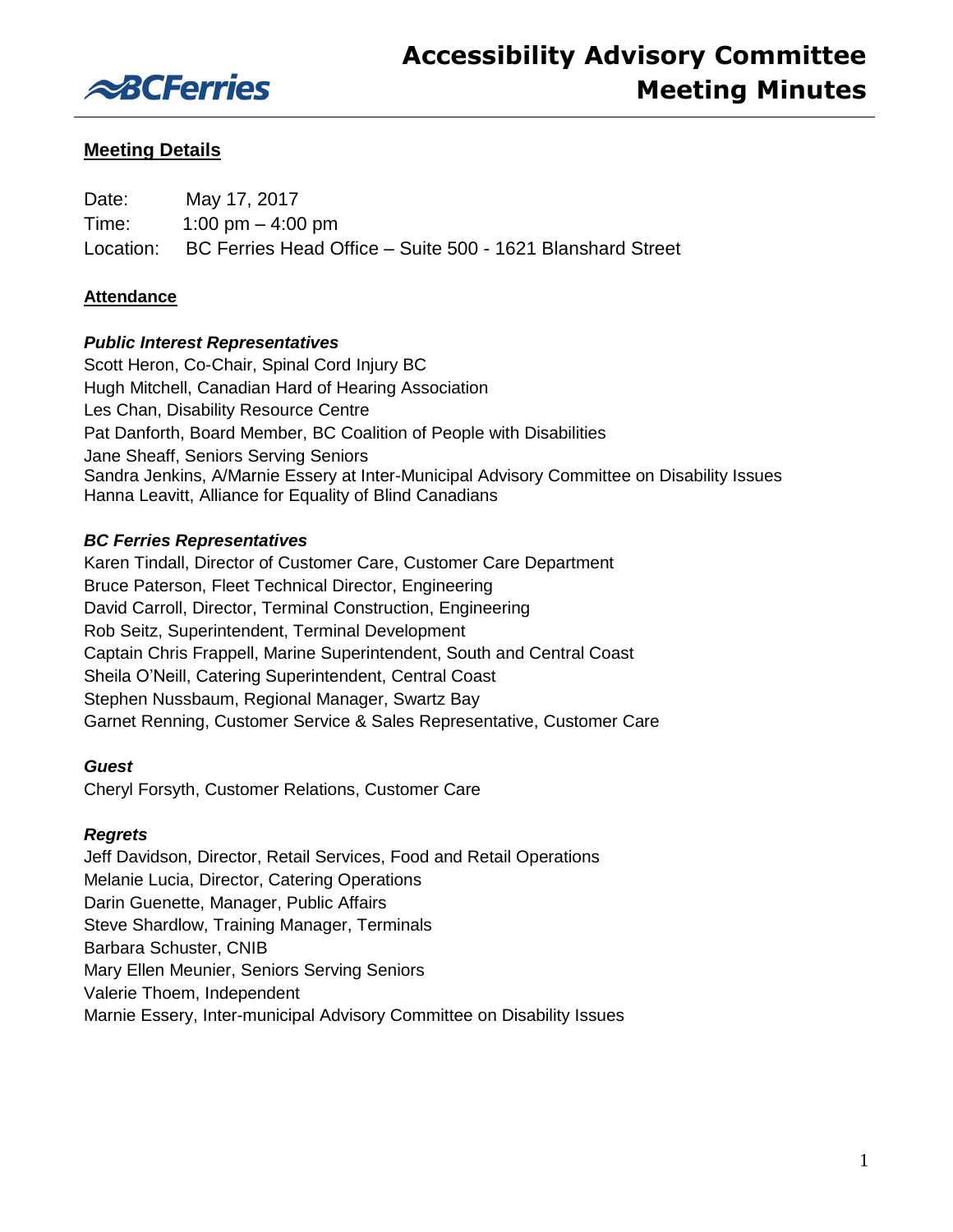

## **Introduction**

Co-Chair Karen Tindall welcomed the members of the committee.

Review of Minutes – November 16, 2016 meeting. Minutes approved by the committee with one noted addition to the "Induction Loop System" section, after . . . acceptable level, add "*in the forward lounge, the two loops in the cafeteria had very low volume and were unable to be adjusted".*

### *Update on Action Items from previous meeting*:

- 1. Induction Loop System Action: Karen Tindall to follow-up with Marketing on the types of signs used to indicate the induction loops. **Follow-up:** Marketing will update the signage.
- 2. Self-Declaration Information Cards Action: Karen Tindall will email a copy of the card along with the minutes. **Follow-up:** Karen Tindall provided a copy of the card to Scott Heron and Scott will distribute to the group.

## **Standing Items**

### *Loading Practices*

Stephen Nussbaum has reviewed customer comments from the last six months and very few issues were received. There were a couple of issues with vehicles not being loaded with close enough access to the elevators for a variety of reasons, first-come, first-serve, not enough space for vehicles requiring special accessibility.

Customers are asked to put their four-way flashers on while loading to indicate to a Loading Officer that they have accessibility needs. The terminal staff and or Loading Officer will seek those customers with their flashers on prior to loading and ask for specific needs/requirements onboard (eg. side of vehicle access, back of vehicle access, wheelchair access etc.).

There were a few noted comments regarding elevators being out of service. Discussion around upcoming Transport Canada federal regulation restricting passengers from closed car decks. This regulation will be in effect in the fall of 2017. Customers needing to remain in their vehicles will need to identify themselves at the ticket booth when they arrive, and BC Ferries will do their best to accommodate their request. Staff at the terminals and on board the vessels will assist customers wherever possible for a variety of circumstances that preclude them moving up to the passenger decks. This does not affect passengers parked on the upper car decks. The regulation has been in effect since 2007, BC Ferries' and Transport Canada recently re-examined the policy and in an effort to coordinate safety practices, will change the application of the regulation. There will be more information available regarding implementation and frequently asked questions.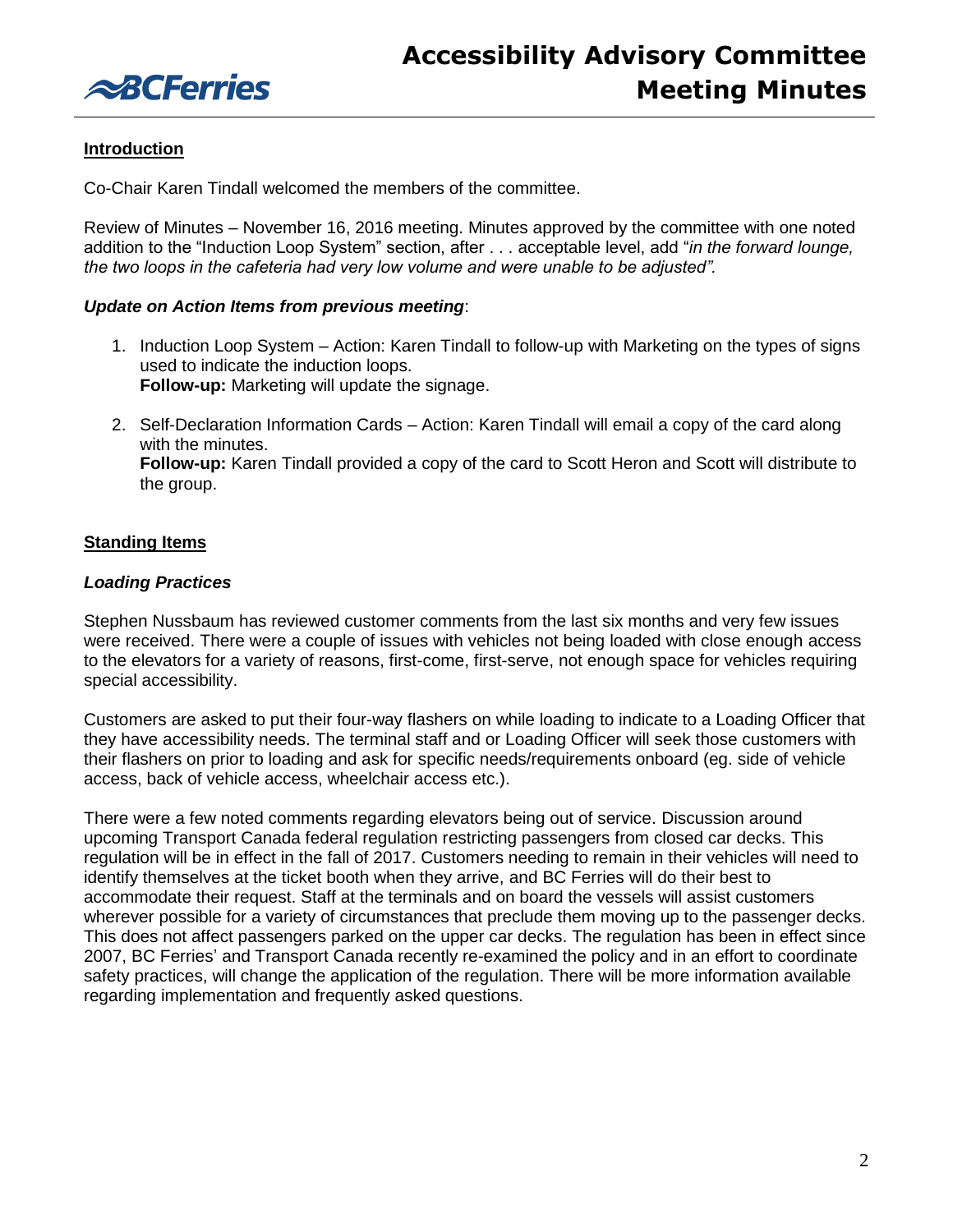

## *University of Victoria (UVic) Accessibility Project:*

Stephen Nussbaum updated the committee on the Accessibility Initiative. One of the outcomes from the project it has been determined that better powered wheelchair assists are necessary. A single powered wheelchair that has a better turning radius will be trialed in the summer (arrival is estimated to be June/July of 2017). Two routes (Horseshoe Bay to Departure Bay and Swartz Bay to Tsawwassen) will be trailed this summer. Staging of foot passengers/wheelchairs seems to work best to embarkation first and disembarking last, much like the airline industry. This allows passengers any extra time to load if necessary.

Stephen Nussbaum advised that BC Ferries is currently looking for software to manage the wheelchair inventory and this is underway. Scott Heron mentioned eye beacons that can be attached to the any point of interest, the size of a hockey puck, they can be loaded with a variety of information and GPS will pick up that information and can be read by an application called BlindSquare that can be placed on smart phones. BlindSquare is the world's most popular accessible GPS-app developed for the blind and visually impaired. It describes the environment, announces points of interest and street intersections as you travel.

### *Induction Loop System:*

There are still some small volume tweaking that will take place at the Point of Sale (cafeteria's onboard).

#### **Vessel Development Update:**

Bruce Paterson (BP) provided an updated presentation on the upcoming vessel replacements and midlife upgrades.

#### *Salish Class Vessels:*

The *Salish Orca* started service on May 16th on the Comox to Powell River route. The *Salish Eagle* will officially commence service in June 2017 on the Tsawwassen to Southern Gulf Islands route. The *Salish Raven* will commence service in August 2017 as well as on the Tsawwassen to Southern Gulf Islands route. The *Salish Raven* will be based at the Tsawwassen terminal for the summer servicing the Southern Gulf Islands. All three Salish Class vessels are dual-fuel ships and capable of operating on liquefied natural gas or marine diesel.

#### *Mid-Life Upgrades:*

The Spirit of British Columbia is heading to Poland for the mid-life upgrade on September 17<sup>th</sup> and will return in May, 2018. The *Spirit of Vancouver Island* will be heading for its mid-life upgrade in the Fall of 2018 and returning in the Spring of 2019. Both vessels will be dual-fueled when the upgrades are complete. These vessels are expected to provide another 25 years of service.

Hanna Leavitt inquired about the vessels that are outfitted with LNG capability, how is their service affected in the event of a traffic accident delaying the re-fueling of the vessels? BP advised that all vessels with LNG capability have two days of LNG plus a day of reserve on the ship and have the capability of running on diesel as they are dual-fueled.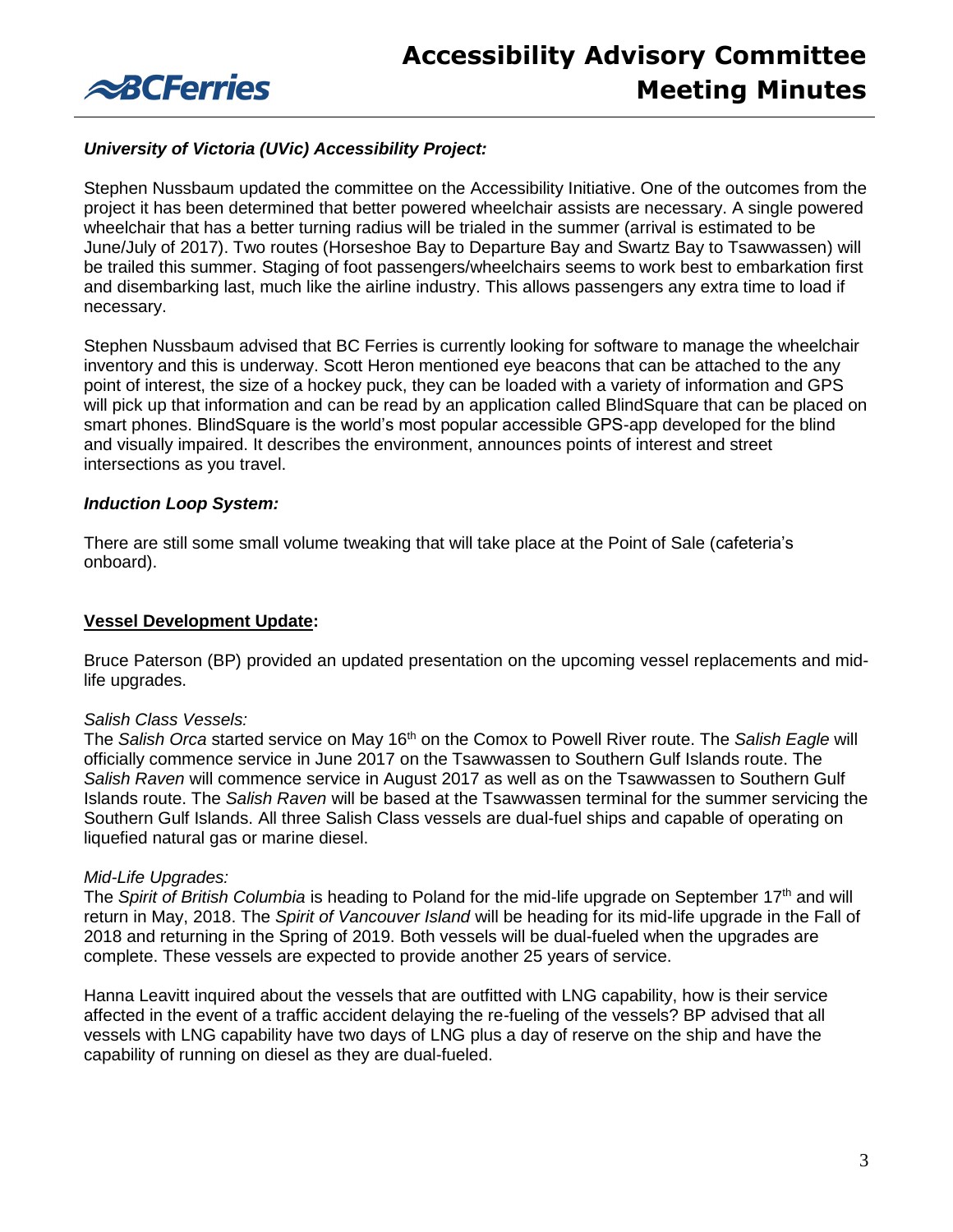

The *Skeena Queen* is scheduled for a mid-life upgrade in the May 2019. This vessel serves the Swartz Bay to Salt Spring Island (Fulford Harbour) route and was built in 1997. Upgrades that are planned are passenger lounges, bridge upgrades, lifesaving equipment, mechanical mid-life work, which is part of the normal course of upgrades.

Hugh Mitchell asked why we are not using BC Shipyards and BP advised that we did not receive a bid from any BC Shipyards.

## **Break: 2:10 - 2:30 pm – Birthday cake enjoyed to celebrate Pat Danforth's birthday**

## **Terminal Development Update***:*

Rob Seitz shared with the group that a new department has been created within Engineering which will attend to all aspects of planning, construction and maintaining our many terminals. The overall plan is incorporate a consistent approach to all our terminal upgrades to consolidate standardization and ensure barrier free designs incorporates new technology when upgrading.

David Carroll showed a presentation outlining terminal development and construction updates which includes the following significant 2017/018 projects with accessibility improvements:

- Major terminals elevators modernization and escalators replacement;
- Denman West, Denman East and Hornby waiting room/washroom buildings replacement;
- Buckley Bay toll booth replacement;
- Construction planning for Langdale master plan improvements (2018/2019 project start); and
- Swartz Bay and a number of minor/intermediate terminal development plans.

Sandra Jenkins asked about unisex restrooms available for caregivers and children. Rob Seitz advised that unisex restrooms are being considered with all upgrades and they will be referenced as 'universal restrooms'.

Terminology was discussed, 'barrier free' design and 'universal design'. Universal design is preferable at it incorporates and considers all disabilities, refers to a broad-spectrum, accessible to everyone, people with disabilities and people without disabilities.

Pat Danforth asked about incorporating truncated domes into curb cuts when terminals are being upgraded as the City of Victoria has some pilot projects started.

Action: David Carroll will look into Pat Danforth's suggestion and update the group at the next meeting.

## **Sunset Dinner Cruise:**

Scott advised that the cruise took place on March 18<sup>th</sup> and the group unfortunately missed the sunset, 26 people from Victoria attended and nonetheless enjoyed the event travelling from SWB-TSA and met up with 50+ members and socialized and enjoyed the evening. This cruise is one of the most popular events enjoyed by members. This is one of many different events that take place in Victoria and throughout the province; peer group events, fishing program, recreation, kayaking in the summer, hockey/dinner socials. Scott shared with the group that he keeps a blog updated on the Spinal Cord Injury website that allows members to communicate, a variety of education topics available, accessibility features to members and sharing of photos of different events that take place.